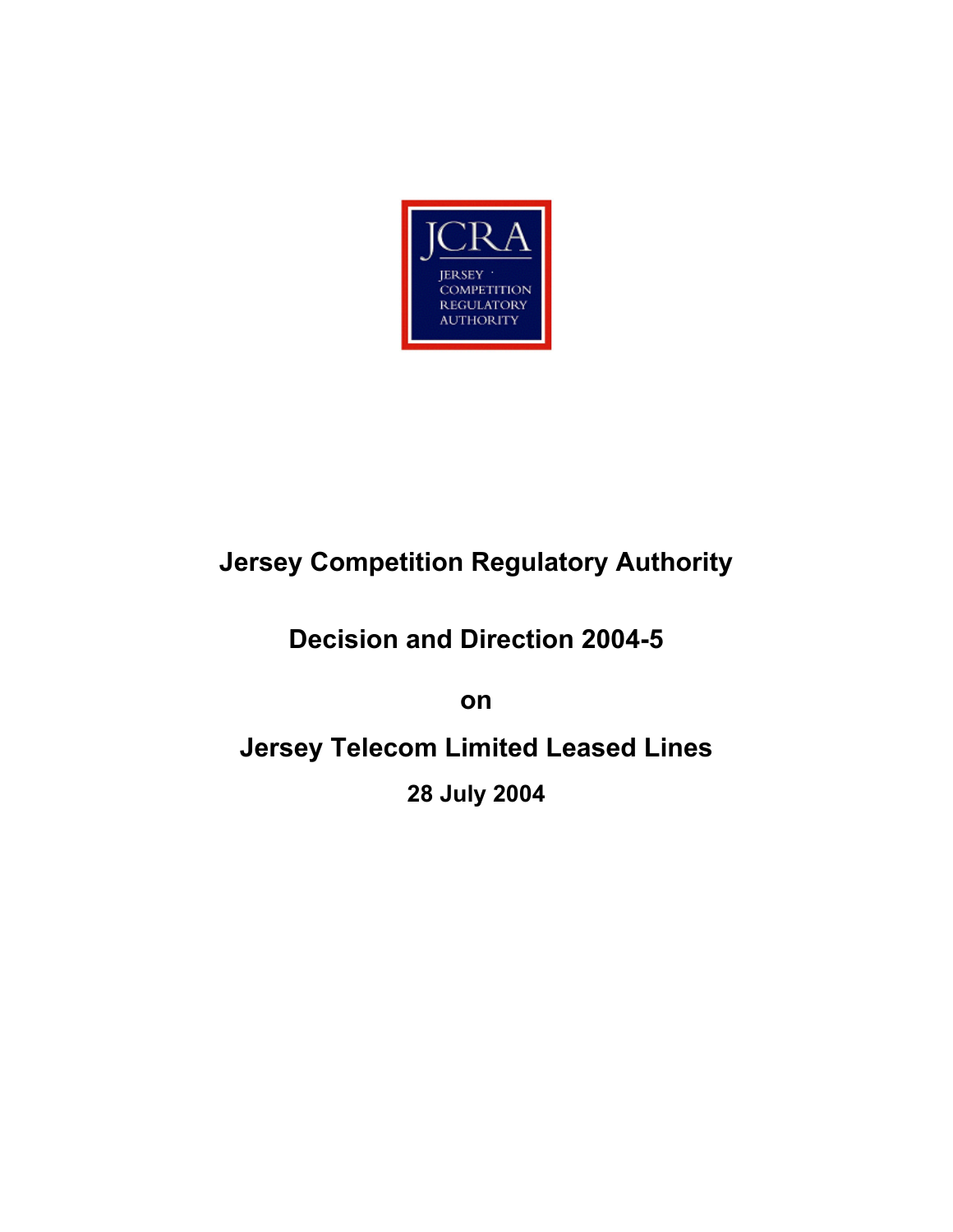### **Decision on Jersey Telecom Limited Leased Lines**

#### **Introduction**

A formal investigation was initiated following complaints from Cable and Wireless Jersey Limited ("CWJ") and Newtel Limited (together, the "OLOs") regarding the provision and terms and conditions of the supply for Jersey Telecom Limited ("JT Ltd") Leased Line products. Leased Lines are sometimes termed "Private Circuits" and these terms may be used interchangeably.

The main allegations, further details of which are detailed below, were discriminatory pricing, unfair conditions, overpricing with regard to takeover charges and limitations on access compared to the JT Ltd downstream retail division. These allegations suggested that JT Ltd may be being breaching their Licence Conditions as follows:

#### **28. LEASED CIRCUITS**

- 28.1 The Licensee shall offer to lease out circuits or partial circuits for any lawful purpose:
	- (a) on publicly advertised conditions and on non-discriminatory terms. This is without prejudice to discounts that are in accordance with Condition 32;
	- (b) within a reasonable time from any written request and, in any event, within thirty (30) days;

(c) so as to meet the quality standards required under the Conditions; and

- (d) at prices that do not exceed levels determined from time to time by the JCRA.
- 28.2 The Licensee shall offer to lease out circuits to Other Licensed Operators on terms that are no less favourable than those on which the Licensee makes equivalent leased circuits available to its Associated Companies, Subsidiaries or Joint Venture Companies or its own business divisions.
- 28.3 The Licensee shall not be obliged to provide, and may cease to provide, leased circuits to Users in cases in which:
	- (a) use of the leased circuits in the manner proposed would harm the integrity, security or interoperability of the Licensed Telecommunication System in a material way; or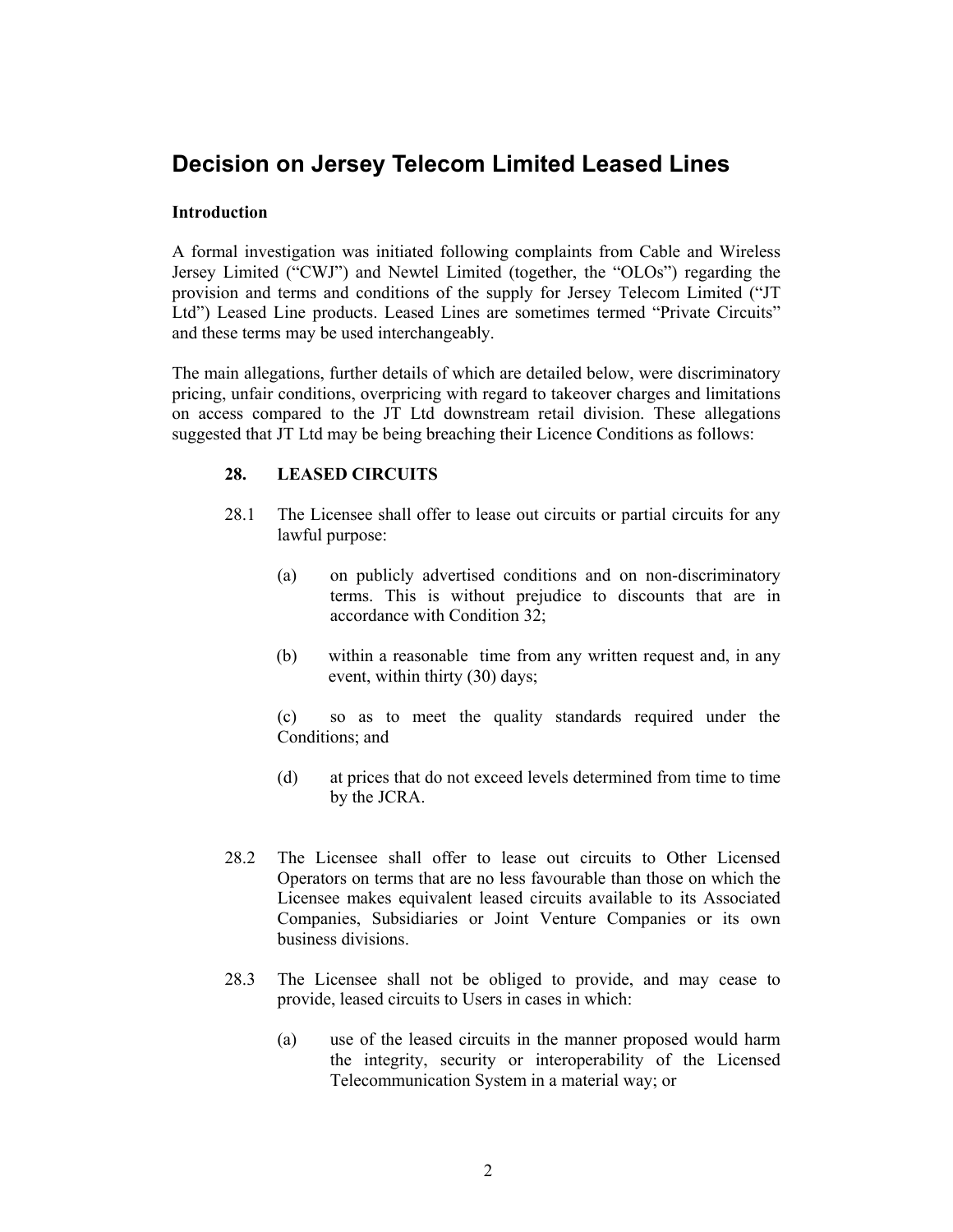- (b) the leased circuits will be connected to Customer Premises Equipment that is not approved for connection to the Licensed Telecommunication System.
- 28.4 If the Licensee refuses to provide leased circuits or intends to terminate the provision of a leased circuit service on grounds that the User of the leased circuits is acting in a manner set out in Condition 26.3, the Licensee shall immediately give its reasons in writing to the User, and submit a copy to the JCRA. The JCRA may consider whether the reasons given for the refusal or the intention to terminate the leased circuit are justified and issue directions accordingly.

28.5 The Licensee may include in its agreements with Users of leased circuits, reasonable restrictions consistent with Condition 26.3.

#### **30. CROSS SUBSIDISATION**

- 30.1 The Licensee shall not unfairly cross subsidise or unfairly subsidise the establishment, operation or maintenance of any Telecommunication Network or Telecommunication Services.
- 30.2 To enable the JCRA to evaluate where any unfair cross-subsidisation or unfair subsidisation is taking place, the Licensee shall record at full cost in its accounting records any material transfer of assets, funds, costs, rights or liabilities between a part and any other part of its business, and between it and any Subsidiary or Joint Venture, and shall comply with any directions issued by the JCRA for this purpose.

#### **31. UNDUE PREFERENCE AND UNFAIR DISCRIMINATION**

31.1 The Licensee shall not show undue preference to, or exercise unfair discrimination against, any User or Other Licensed Operator regarding the provision of any Telecommunications Services or Access. The Licensee will be deemed to be in breach of this Condition if it favours any business carried on by the Licensee or an Subsidiary or Joint Venture or Other Licensed Operator so as to place Other Licensed Operators competing with that business at an unfair disadvantage in relation to any licensed activity.

and

#### **34. FAIR COMPETITION**

- 34.1 The Licensee shall:
	- (a) not abuse any position of Significant Market Power and/or established position in any telecommunications market;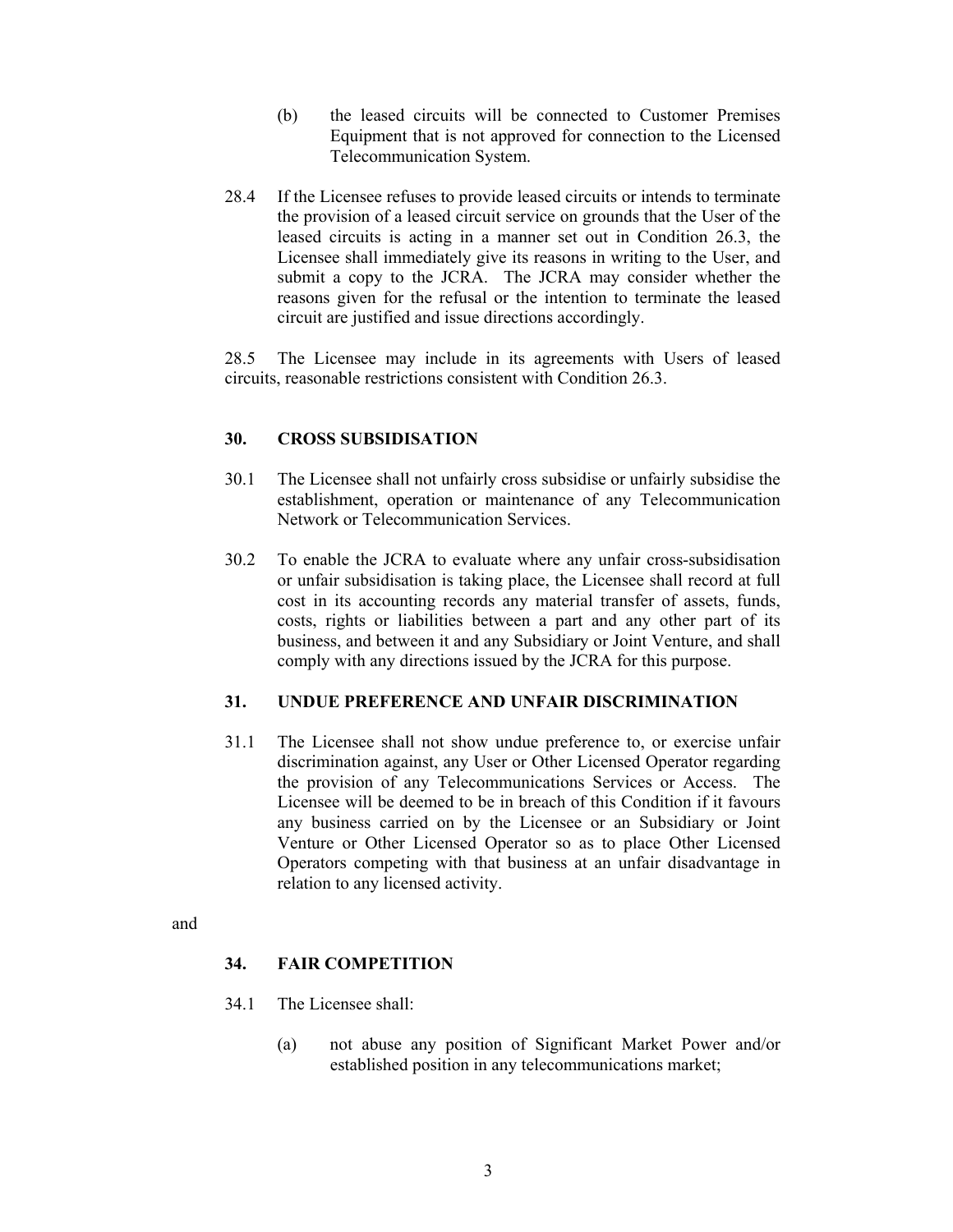- (b) not engage in any practice or enter into any arrangement that has the object or the likely effect of preventing, restricting or distorting competition in the establishment, operation and maintenance of Licensed Telecommunication Systems or the provision of Telecommunication Services; and
- (c) comply with any direction issued by the JCRA for the purpose of preventing any market abuse or any practice or arrangement that has the object or effect of preventing, restricting or distorting competition in the establishment, operation and maintenance of Licensed Telecommunication Systems or the provision of Telecommunication Services.

It should be noted that the JCRA has determined that JT Ltd is dominant in all telecommunication markets in Jersey including the provision of leased lines.

#### **Bases of the Complaints**

Complaints were raised independently by both Newtel and CWJ.

Both operators complained about the relationship of takeover charge with bandwidth. Takeover is taken to mean when an OLO applies to change the billing arrangements for a JT Ltd customer's existing Leased Line to a wholesale Leased Circuit. The JT Ltd charge for this activity ranges from £182 (£64 kb/s) to £1092 (2mbit). OLO's considered that this did not represent the true costs of such an exercise, as well as being anti-competitive.

Both the complainants also observed that the available products are limited in comparison to what is offered to JT Ltd retail customers. No off-island circuits; no circuits above 2mbit and no LANS, WANS or partial circuits are included in the agreement, which means that the full JT Ltd retail portfolio is not reflected in wholesale. It was also argued that the prices charged should be non-discriminatory, meaning the charge to JT Ltd's retail arm should be the same as charged to OLO's. CWJ observed that JT Ltd were offering a 10% discount to some retail customers while offering only 9% to OLO's and were concerned that may be in some way a cross subsidization.

The complainants also expressed dissatisfaction with the Terms and Conditions of supply of the Wholesale Leased Circuit Agreement. It was alleged that these are anticompetitive. Specific examples of these include clauses which prohibit access to the PSTN by any body other than JT Ltd, the level of Service Credit payable in the event of failing to repair a reported fault set by JT Ltd at a maximum of 10%, the lead time to supply and clauses which mean JT can remove services offered under this agreement with 3 months notice.

Complaints were made about the discount level offered to charges for the leased circuits. These products were offered to OLOs at 9% less than retail and it was observed that this was less than that currently offered to some of JT Ltd's large business customers. It was felt, therefore, that this discount should be far more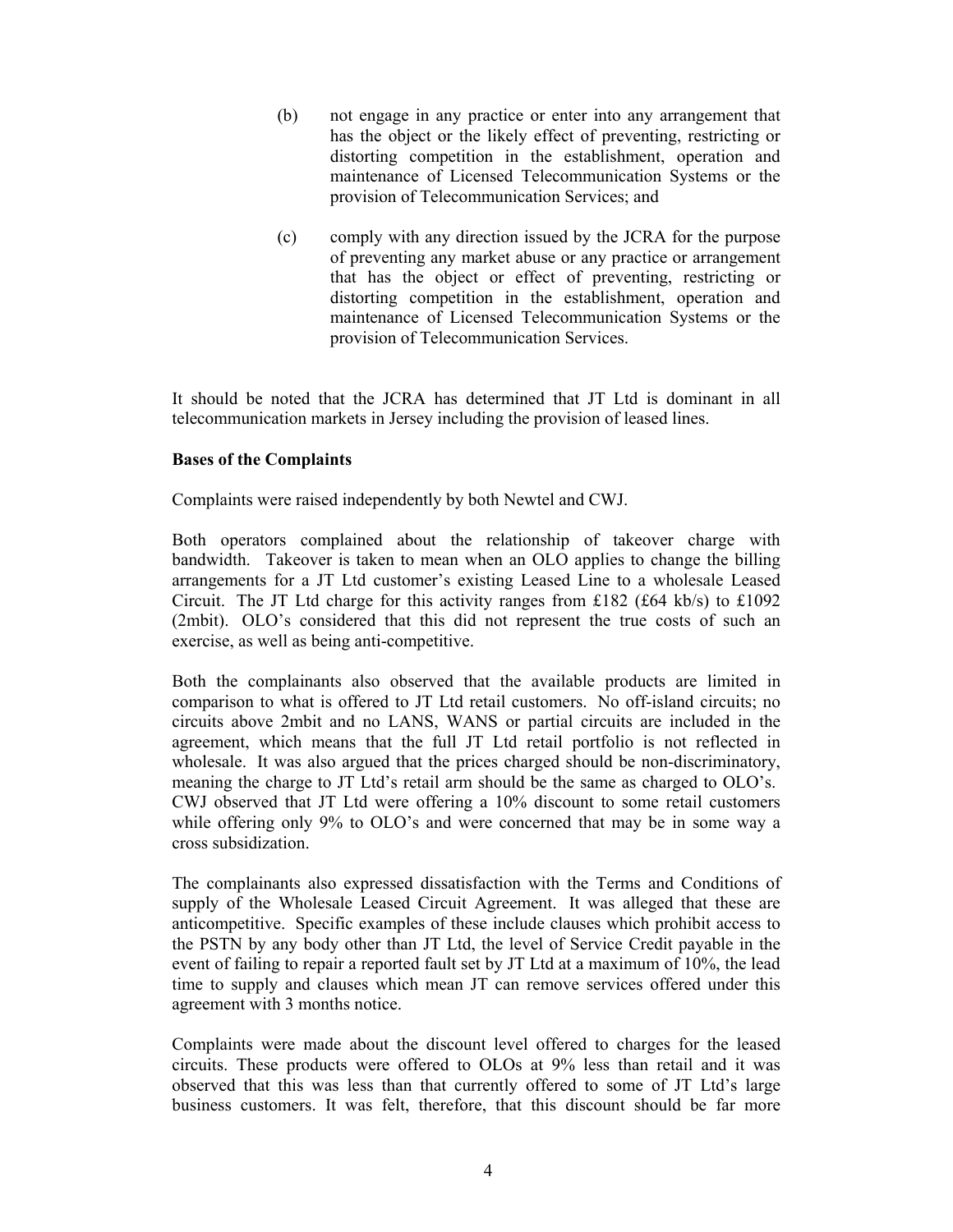substantial for OLO's, Newtel proposed that it should be more in line with that offered by, as an example, BT in the UK who, they suggested, offers wholesale private circuit at 46% less than retail rates.

The JCRA has received further complaints from the OLO's subsequent to the commencement of the formal investigation following from the recent JT Ltd proposals for new products including 2Mb/s, 34Mb/s and 45Mb/s off-island services to London using their recently acquired IRU on the CIEG cable. OLOs are particularly concerned that there is no indication of the possibility of a wholesale product and are further concerned that despite the intervention of the JCRA, JT Ltd continues to promote this product on their web site. OLO's are also concerned at the level of proposed price increases of the connection charges for the existing wholesale products while reducing the prices on the other JT Ltd leased line products not currently offered for wholesale. This would appear to be *prima facie* contrary to JT Ltd Licence Condition 34. It is also noted that although JT Ltd has applied for an increase in charges on certain products and connection charges, it is prepared to offer discounts of 5% on the connection charge for long term contract commitments from retail customers. JT Ltd has not offered any objective justification for this proposal as is required by its Licence Condition 33.

Financial data used in this paper and the investigation has been extracted from a report, commissioned by the JCRA, on the 2002 JT Ltd *Metafy* accounting system software output and from the Last Quarter 2003 (October – December) *Metafy* data supplied to the JCRA by JT Ltd.

#### **Background**

JT Ltd supplies a number of Leased Line products for both Analogue and Digital services. These include off-island products, such as their Capital Connect product to the UK and circuits to Guernsey, and other broadband circuits locally.

JT Ltd advertises the wholesale Leased Lines offering on their web site with the following caveat:

*"Wholesale Private Circuits are available to other Class II or Class III Licensed Operators who sell retail versions of these services to the end customer for commercial gain"* 

The only products included in this offer are: Local Kiloline, Local Nx64 and Local Megaline

These circuits are offered to OLO's at a retail cost-minus discount of 9%.

The leased lines business is highly front-loaded. Almost all costs, with the exception of network maintenance costs, are incurred only during the installation and recovery phases of the product supply to the customer. Once installed, there are minimal support costs since JT Ltd is not contracted (unless under a separate contract) to maintain the customer data flows over the circuit. The billing costs are also negligible since billing is by subscription which does not change, save for any price changes, over the contract term.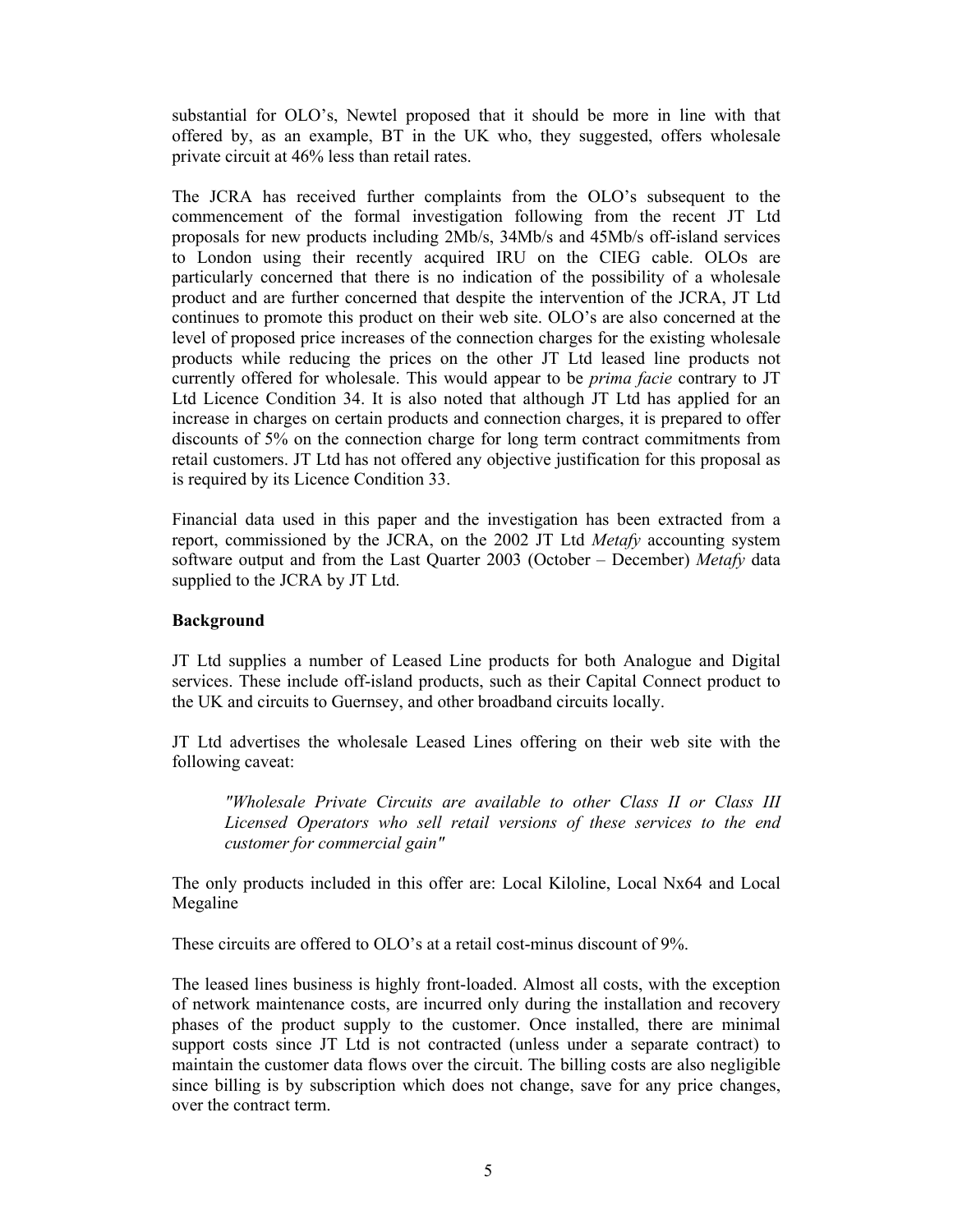The Leased Line business represents about  $\lceil - \cdot \rceil \frac{b_0}{\cdot} \rceil$  of JT's total revenue stream but contributes [-]% of JT's final profit. It is a relatively simple element of the business and highly profitable, returning an average of about [-]% on cost (net of Cost of Capital), based on the 2002 JCRA consultant's report. This is despite the fact that many of their leased line product lines show a net loss, for example all the leased line connection's business, while the JT Ltd FibreLAN product shows an extraordinary net profit of almost [-]%.

In this case JT Ltd is able to offer a short term loss leading product (connections) which is subsidized by long term subscription contracts with high margins. There is a minimum contract term of one year, thus connection losses are quickly recovered. There is no breach of JT Ltd's licence conditions resulting from this policy, since there is no cross-subsidization between product groups.

JT Ltd uses a policy of spreading all unavoidable costs (e.g. billing) pro-rata across all their products. This does not reflect the true cost of provision all cases. This is especially true with regard to leased lines.

It would appear, from the data supplied by JT Ltd, that the company has not developed separate products for their wholesale offerings as the only difference between the wholesale and retail products is the discount offered to the OLO. On the other hand, JT Ltd data clearly shows separate wholesale products for other services. For the OLO there is, however, a takeover charge, which enables them to transfer the leased line circuit to their Point of Presence ("POP"), so as they can take over the management of the customer's services. This process consists of two separate actions:

moving of one half of the circuit to the OLO's POP (the Relocation Charge); and

making a billing change to reflect that the circuit is now "owned" by the OLO (the Take Over Charge).

The cost of providing the new half circuit is recovered, in most cases, from the OLO as a new circuit provision charge. Where this is not the case, the contract term ensures that this cost is recovered within the contract period. The only front loading is in transferring the billing address which can be compared to any line change administration charge. JT Ltd makes this charge on a sliding scale related to bandwidth. However, the work required to make the changes is the same regardless of the circuit capacity. JT Ltd advertises on their web site the cost for the transfer of a telephone line where no engineering visit is required as £49.99. This is in effect the same administrative requirement as the takeover of a leased line. Although JT Ltd has acknowledged that this charge is "under review", in a letter dated 8 June 2004, they have thus far offered no further information or comment. In the absence of proper accounting separation, this figure is the best estimate and should be used as the common administration charge.

 $\overline{a}$ 

<sup>&</sup>lt;sup>1</sup> Commercially sensitive data has been excluded from the published report.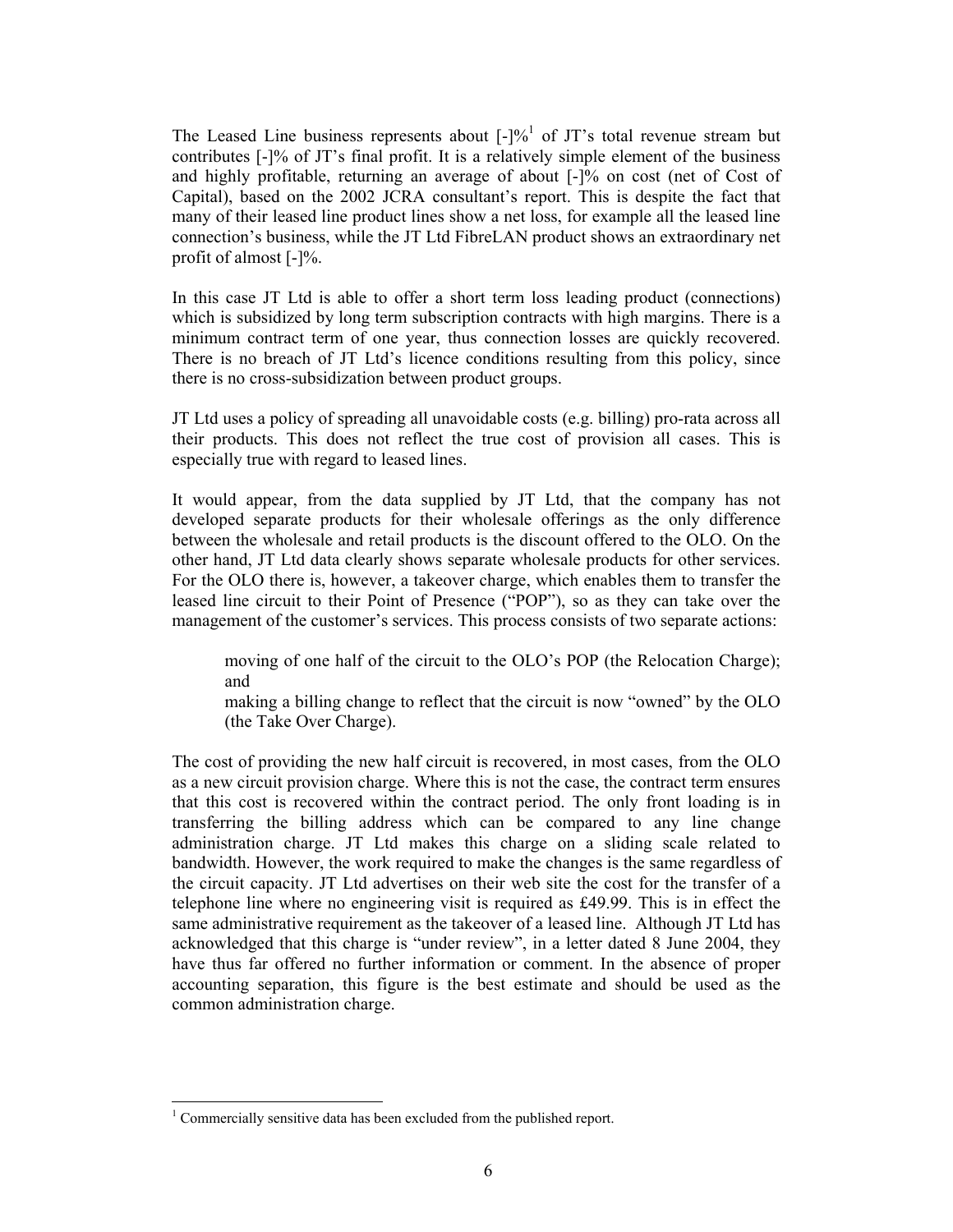#### **History**

The JCRA discussed with JT Ltd the possibility of wholesale leased lines during the licence hearings of 2002. Subsequently, JT made a presentation on a wholesale ADSL product in April 2003 where a proposal for a Partial Private Circuit ("PPC") product was discussed. At this meeting, JT Ltd proposed a high bandwidth Leased Line product which the JCRA agreed would server as an introductory measure. This was acknowledged in a letter sent to JT Ltd by the JCRA on 7 April 2003.

The JCRA has always held the view that the price of Leased Lines and other wholesale products should be related to cost of provision, and therefore, the pricing structure for OLO's should be cost-plus and, consequently, be incorporated into the Reference Interconnect Offer ("RIO").

In order to arrive at a cost-plus pricing structure, however, it is first necessary to have properly separated accounting which is reflected in JT Ltd's Licence as Condition 29. The JCRA has consulted on the methodology of Regulatory Accounting Separation in Consultation Paper 2004-3 issued in June 2004. Responses were received and the deadline for comments has now passed. The JCRA is currently considering the responses. The results of this consultation and the ensuing process will form part of the longer term approach to setting wholesale prices for the dominant operator.

The JCRA does, however, recognize that the provision of cost-plus products requires clear separation of accounts and therefore adopted the pragmatic view that a product based on a retail-minus cost would be a suitable introductory solution pending further development of accounting separation.

JT Ltd has offered to develop a "high bandwidth" product. However, to date, they have only produced a range of discounted retail local leased line products up to a bandwidth of 2Mb/s. As a result of discussions between JT Ltd and the JCRA, a few changes were made to the original offer. However, JT Ltd offered no objective justification for their discount structure only observing that it "already had a precedent within the Channel Islands". This failure to offer the full range of JT Ltd's retail leased lines portfolio to OLOs would appear to be *prima facie* evidence of a breach of their Licence Condition 28. JT Ltd maintain that the level of discount offered reflects the 'level of risk' that JT Ltd bears related to that of the OLOs but JT Ltd has never offered any substantial data on the nature of this risk. It is these areas which gave rise to the subsequent complaints form the OLOs and the initiation of a formal investigation (B1108L) in November 2003.

JT Ltd indicated in a letter to the JCRA on 12 July 2004 that they wished to proceed with the changes to on-island connection charges for the current range of products offered in their wholesale portfolio and the broadband off-island services for connection to London both of which were outlined in a proposal to the JCRA on 19 April 2004. They also stated that they had supplied the relevant financial data to the JCRA to comply with their Licence Condition 33.3 in the form of an extract from their *Metafy* accountancy software. However, this was not accompanied with any objective justification, nor was there any indication as to the impact these proposals would have on their Price Cap Direction requirements. In this letter they also wrote: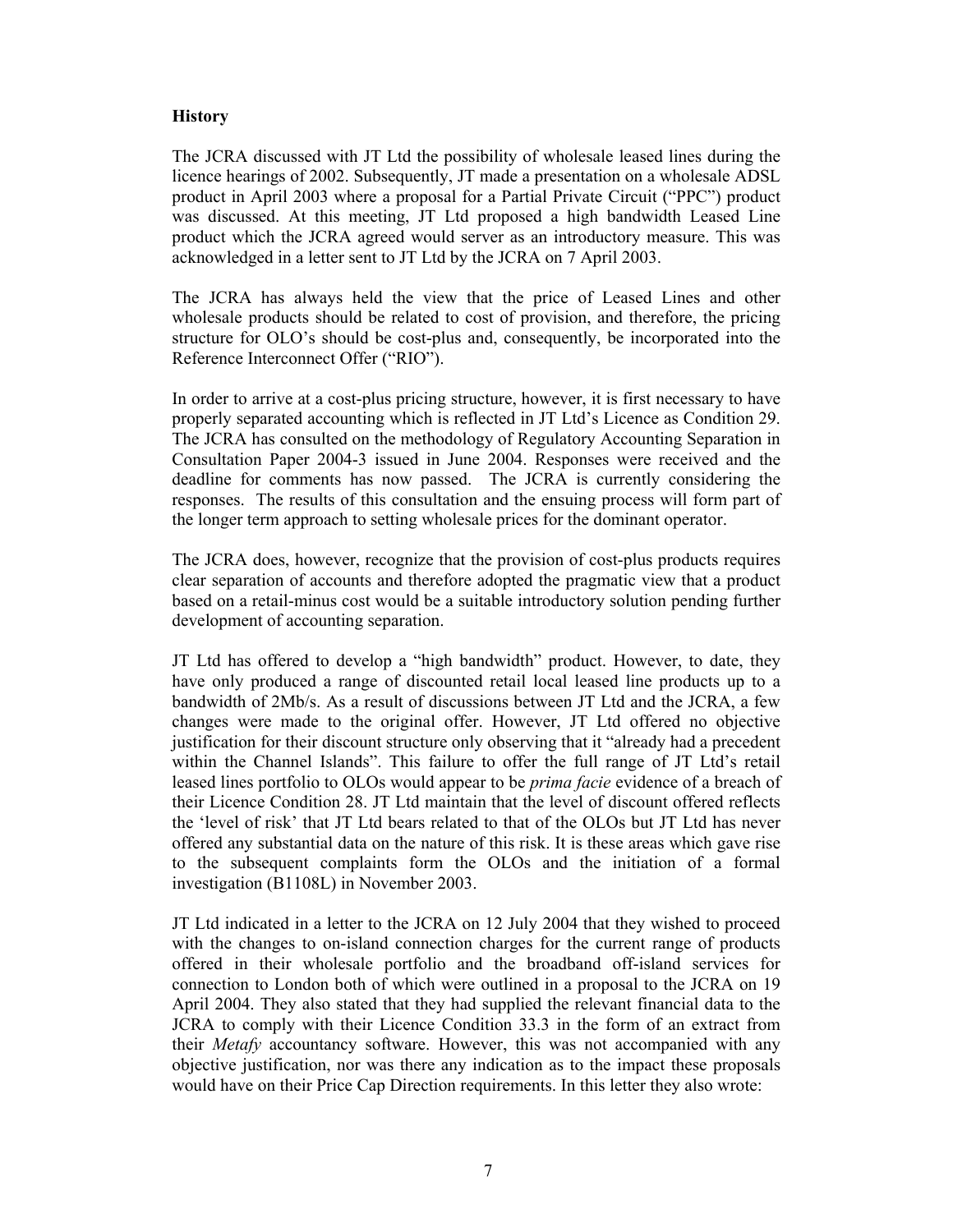"Should the JCRA wish to further delay the introduction of these changes, they should issue an official notification of the exercise of a specified regulatory function (in this case a Direction) in accordance with Article 11 of the Telecommunications (Jersey) Law 2002."

The JCRA was made aware of the importance of wholesale leased line provision during discussions with CWJ on 7 July 2004. At this meeting, CWJ also observed that of all the price changes, the most prominent of the increases were associated with the JT Ltd leased line products in their wholesale offer. This would appear to provide *prima facie* evidence that JT Ltd were in breach of their Licence Condition 34 and possibly Condition 28. The JCRA has also received further representations from Newtel Limited following from the JT Ltd proposals.

The JCRA has now moved to take a decision and issue a direction.

#### **Decision**

 $\epsilon$ 

It is useful to recall that Article 7 (1) the Telecommunications (Jersey) Law 2002 provides, *inter alia,* that the JCRA 'shall have a primary duty to perform its functions... in such a manner as it considers is best calculated to ensure that (so far as in its view is reasonably practicable) such telecommunications services are provided, both within Jersey and between Jersey and the rest of the world, and satisfy all current and prospective demands for them, wherever arising.'

The JCRA must perform its functions under the Law in the ways set out in Article 7 (2). In particular, the Authority, in so far as is consistent with Article 7 (1) shall-

- a) perform its functions…in such manner as it considers is best calculated to protect and further the short-term and long-term interests of users within Jersey of telecommunication services and apparatus, and perform them, wherever it considers it appropriate, by promoting competition among persons engaged in commercial activities connected with telecommunications in Jersey;
- b) perform its functions…in such a manner as it considers is best calculated to promote efficiency, economy and effectiveness in commercial activities connected with telecommunications in Jersey;
- c) perform its functions…in such a manner as it considers is best calculated to further the economic interests of Jersey;
- d) perform its functions…in such a manner as it considers is best calculated to impose a minimum of restriction on persons engaged in commercial activities connected with telecommunications in Jersey…'

In the modern world the local loop is recognized as a substantial bottleneck and leased lines are an important local loop service. The JCRA has therefore considered the matters uncovered in the formal investigation in this context. It should be noted that as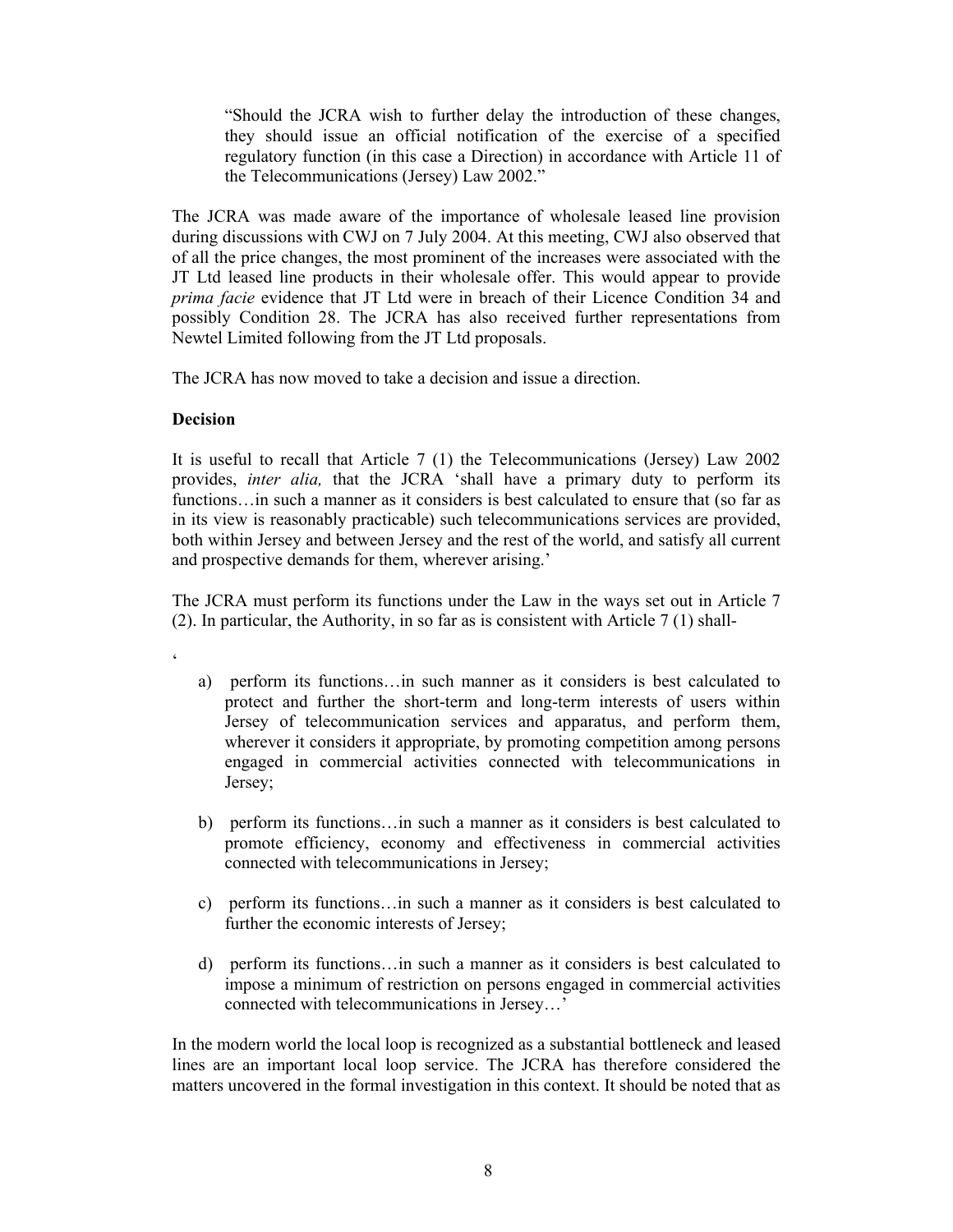a consequence of the investigation, JT Ltd has moved to make some changes to the terms and conditions of supply and the JCRA welcomes this.

OLO's have complained that JT Ltd is not offering its full range of products as is required by their licence. JT Ltd's current wholesale offer is restricted only to onisland products. The JT Ltd Licence Condition 28.2 requires that JT Ltd offers leased lines to OLO's on the same terms as its own business divisions. The Board of the JCRA has determined that by not offering to OLO's the same range of leased line products as is offered to their own business divisions and other companies in the JT Group, that JT Ltd is in breach of its Licence Condition 28.2.

However, the main area for concern has been the pricing structure adopted by JT Ltd. This has been examined in the light of the available financial data from JT Ltd and the analysis of that data made JCRA consultants of the JT accounting system. By restricting the available products and further by attempting to raise the cost of these products to OLO's while reducing the cost of products which JT Ltd is not currently offering as wholesale leased lines, JT Ltd is attempting to distort the leased line market in favour of its own retail arm. The JCRA Board, has therefore, determined that JT Ltd is in breach of its Licence Conditions 31 and 34.

There are relatively high levels of profit made by the JT Ltd retail arm on the provision of leased lines. This is particularly so on the products not currently offered as wholesale products. The proposed price increases for connections on the products included in the current JT Ltd wholesale portfolio are not absolutely necessary since the overall profit of the JT Ltd leased line business is substantial. Nevertheless, regard should be had for the fact that some of the JT Ltd products do not seem to make a profit at the retail level under the current cost allocation methodology. An example of this would include analogue lines and some connection charges. It is not possible in the absence of full regulatory accounting separation to know for certain whether or not JT Ltd is cross-subsidizing its products such as leased line installation costs with rental charges. However, even if it were, this might amount to a normal business practice. Therefore, in the absence of proper accounting separation, the JCRA is of the opinion that JT Ltd is not in breach of their Licence Condition 30.

As noted above, the methodology currently adopted by JT Ltd to spread unavoidable costs does not reflect the costs accurately with regard to leased lines. However, in the absence of proper accounting separation, it would be difficult at this stage to move towards a cost-plus pricing structure. Consequently, the JCRA is minded to accept that until the accounting separation process is completed, that a retail-minus pricing structure is the most practical solution.

The Board of the JCRA has used the financial data supplied to examine the JT Ltd pricing structure and the impact of the risk of provision of capacity at a discounted rate. In the absence of full accounting separation and the determination of the correct cost drivers for each of the activities, the JCRA has had to work with the current method of cost allocation used by JT Ltd in their accounting system and the apparent overall return for the product grouping. The business risks associated with the provision of wholesale leased circuits are less than, for example, the provision of their own retail fixed line products, since the first line maintenance call is deflected to the OLO. Further, as discussed above, the front-loading of cost is significant in the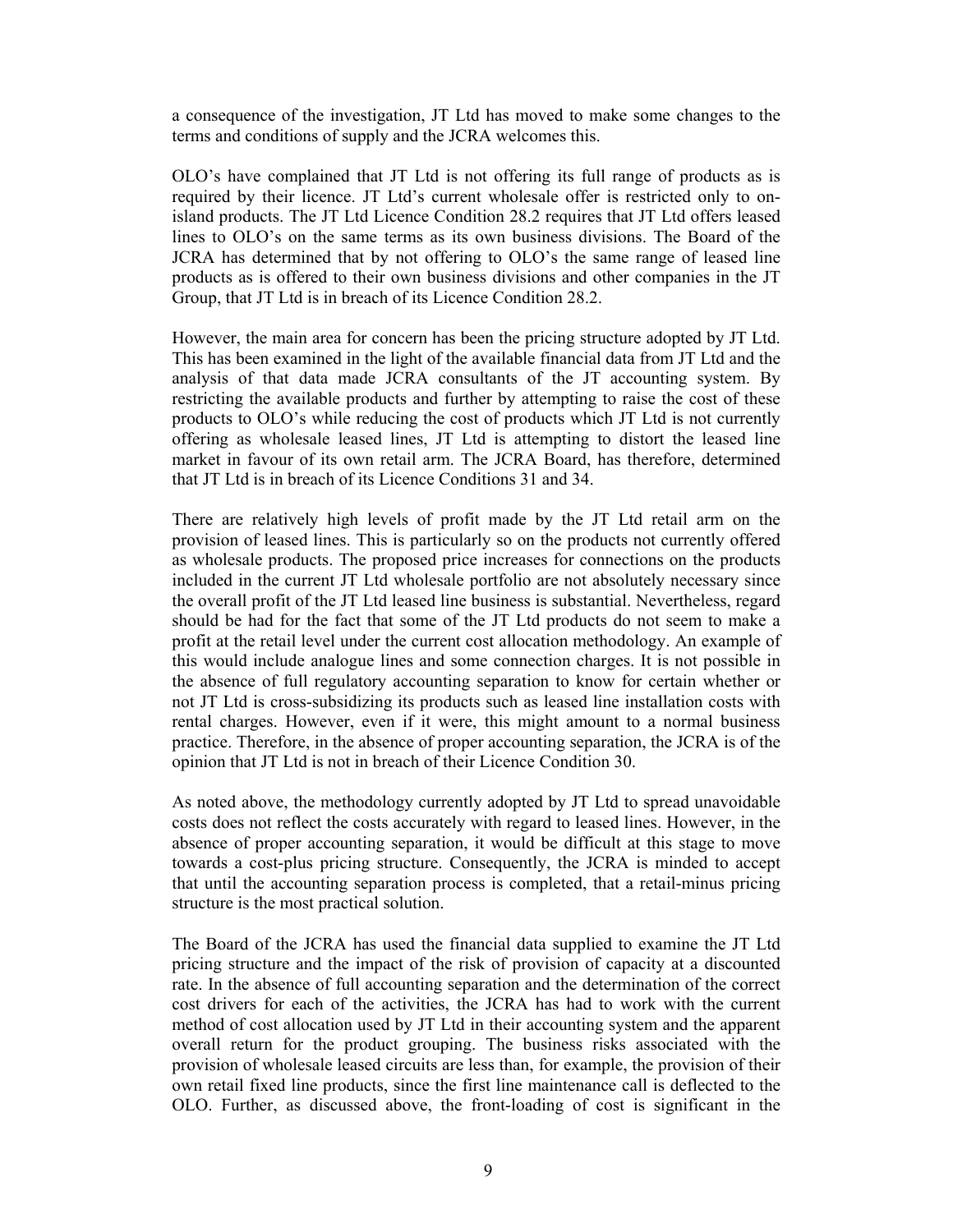provision and most, if not all, of these costs are recovered during provision and the minimum contractual term applied. Consequently, the JCRA has chosen to set a discount figure based on international comparators and has determined that the appropriate rate of discount shall be 20%.

The Board of the JCRA has therefore determined:

- 1. that connection and/or rental charges on all the current leased line products in the JT Ltd wholesale range of Local Kiloline Circuits, Local Nx64 Circuits and Local Megaline circuits shall not be increased;
- 2. that as an interim measure, pending the satisfactory completion of accounting separation, JT Ltd shall offer a discount of 20% to OLO's on all its existing onisland and off-island retail leased circuit portfolio and those new products as notified to the JCRA on 19 April 2004 and any future products;
- 3. that JT Ltd shall publish all existing and future discount schemes offered to their retail customers;
- 4. that JT Ltd shall amend their offer to include Class I operators in line with the RIO;
- 5. that the Take Over Charge to OLOs shall be set at that currently offered at the standard rate shown on the JT Ltd web site for administrative changes at £49.99 regardless of circuit bandwidth or capacity.

These shall become effective on 1 September 2004 and will be reviewed after the accounting separation process is completed.

For the avoidance of doubt, the JCRA has no objection to the other proposals as outlined in the JT Ltd document supplied to them on 19 April 2004.